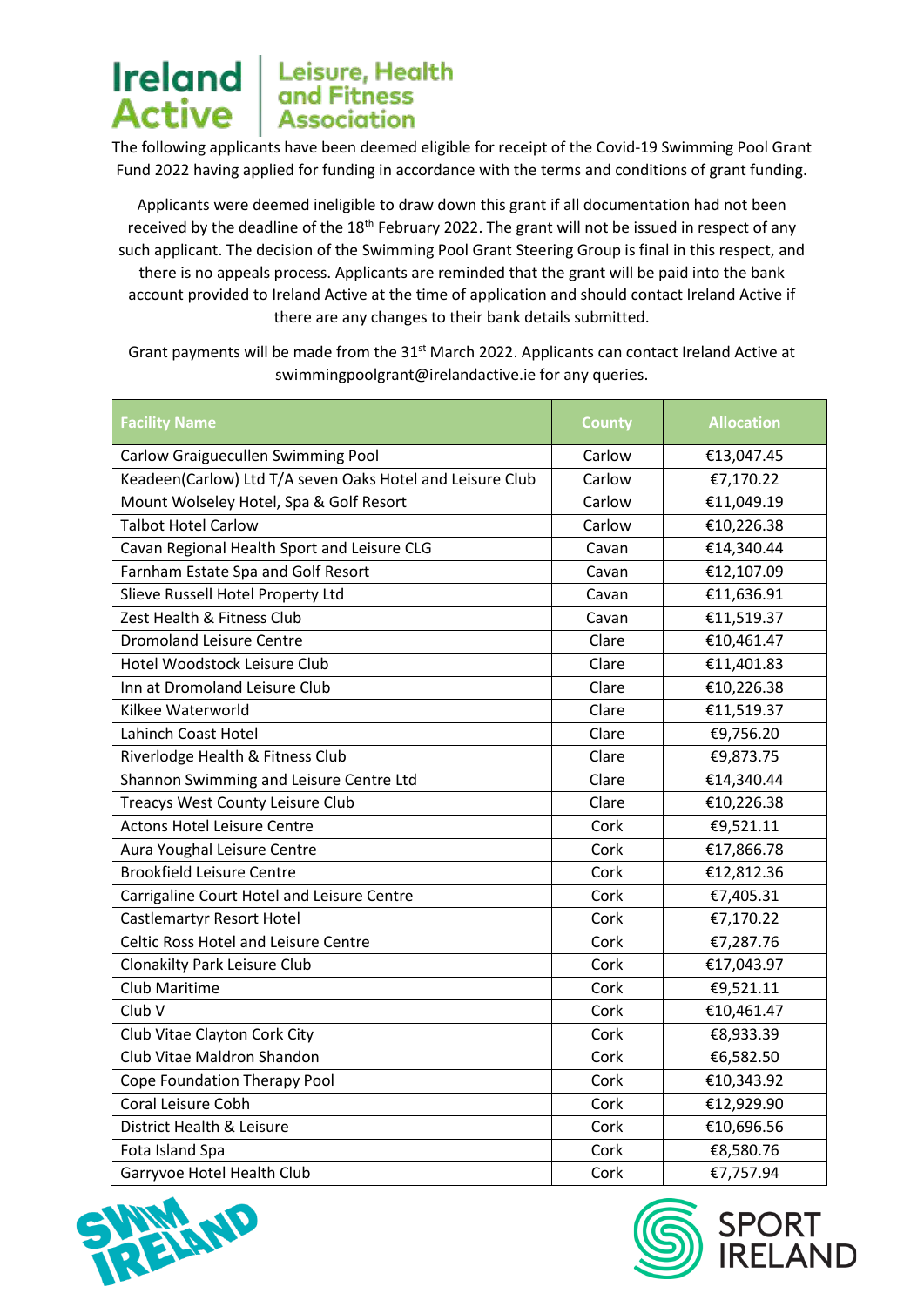

| €11,519.37<br>€18,807.13<br>€13,164.99<br>€9,050.93<br>€13,164.99<br>€11,636.91<br>€9,050.93<br>€7,170.22<br>€9,991.29<br>€7,875.49 |
|-------------------------------------------------------------------------------------------------------------------------------------|
|                                                                                                                                     |
|                                                                                                                                     |
|                                                                                                                                     |
|                                                                                                                                     |
|                                                                                                                                     |
|                                                                                                                                     |
|                                                                                                                                     |
|                                                                                                                                     |
|                                                                                                                                     |
|                                                                                                                                     |
| €8,110.58                                                                                                                           |
| €8,345.67                                                                                                                           |
| €9,403.57                                                                                                                           |
| €5,759.68                                                                                                                           |
| €9,050.93                                                                                                                           |
| €8,345.67                                                                                                                           |
| €9,286.02                                                                                                                           |
| €12,107.09                                                                                                                          |
| €19,277.31<br>Donegal                                                                                                               |
| €13,870.26<br>Donegal                                                                                                               |
| €8,345.67<br>Donegal                                                                                                                |
| €8,580.76<br>Donegal                                                                                                                |
| Donegal<br>€10,814.10                                                                                                               |
| Donegal<br>€13,870.26                                                                                                               |
| Donegal<br>€4,819.33                                                                                                                |
| Donegal<br>€11,049.19                                                                                                               |
| Donegal<br>€7,875.49                                                                                                                |
| Donegal<br>€9,168.48                                                                                                                |
| €9,286.02<br>Donegal                                                                                                                |
| €8,345.67<br>Donegal                                                                                                                |
| Dublin<br>€12,224.64                                                                                                                |
| Dublin<br>€15,045.71                                                                                                                |
| Dublin<br>€12,929.90                                                                                                                |
| Dublin<br>€7,170.22                                                                                                                 |
| Dublin<br>€14,340.44                                                                                                                |
| Dublin<br>€9,756.20                                                                                                                 |
| Dublin<br>€6,229.86                                                                                                                 |
| Dublin<br>€6,464.95                                                                                                                 |
| Dublin<br>€16,926.42                                                                                                                |
| Dublin<br>€10,696.56                                                                                                                |
| Dublin<br>€12,694.82                                                                                                                |
| Dublin<br>€9,873.75                                                                                                                 |
| Dublin<br>€12,929.90                                                                                                                |
| Dublin<br>€15,045.71                                                                                                                |
| Dublin<br>€17,866.78                                                                                                                |
|                                                                                                                                     |



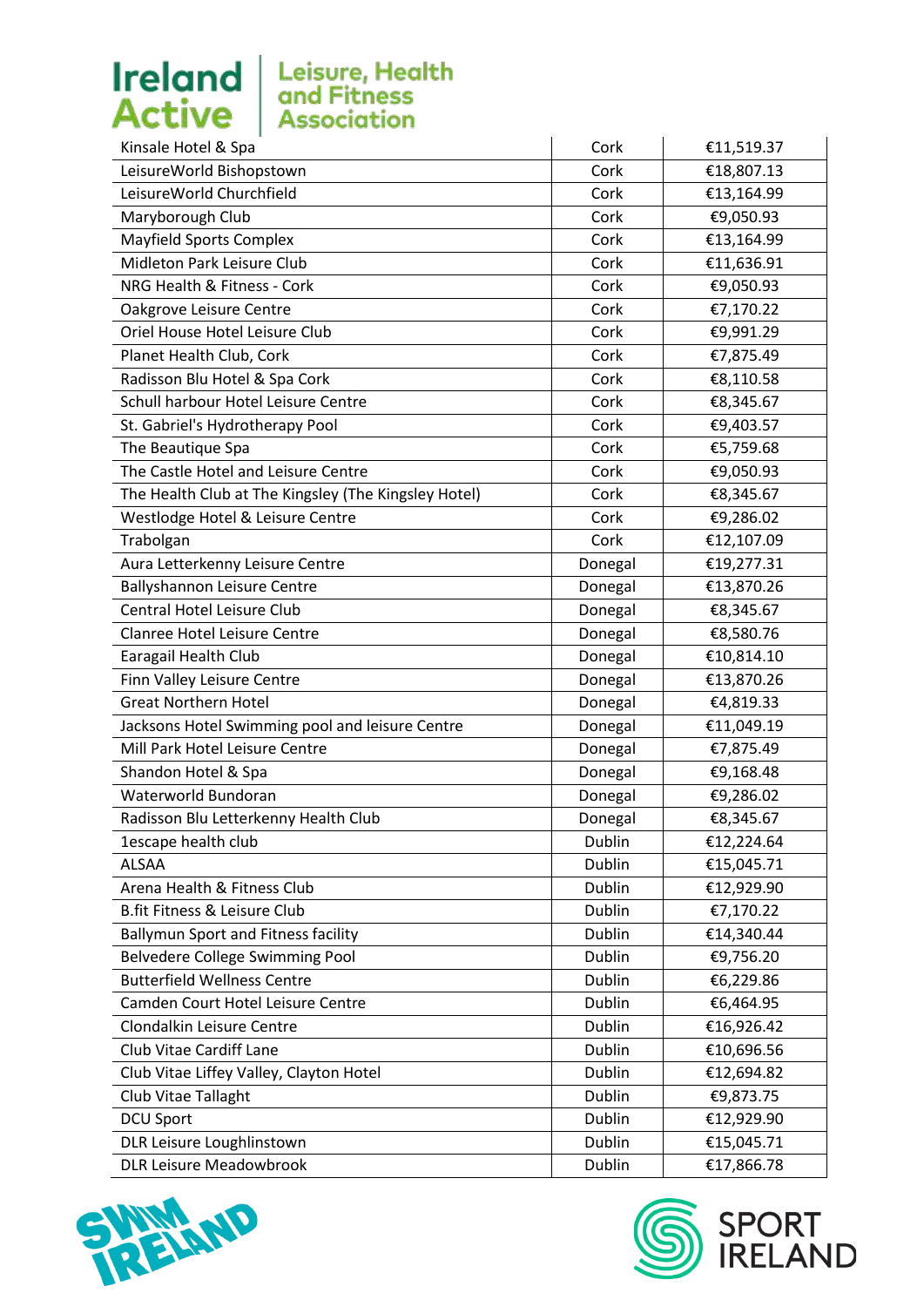

| DLR Leisure Monkstown                              | Dublin        | €15,280.80 |
|----------------------------------------------------|---------------|------------|
| <b>Finglas Leisure Centre</b>                      | Dublin        | €11,989.55 |
| <b>Fitzpatricks Castle Hotel</b>                   | Dublin        | €6,464.95  |
| Gym Plus Rathfarnham                               | <b>Dublin</b> | €13,047.45 |
| Gym Plus Swords                                    | Dublin        | €11,872.00 |
| InterContinental Hotel & Spa                       | <b>Dublin</b> | €4,819.33  |
| J6 Swim                                            | Dublin        | €7,170.22  |
| LivingWell Health Club Kilmainham Co Hilton Dublin | Dublin        | €12,342.18 |
| Kilmainham                                         |               |            |
| <b>Merrion Hotel Spa</b>                           | Dublin        | €5,759.68  |
| <b>Newpark School Sports Centre</b>                | Dublin        | €13,870.26 |
| Portmarnock Sports and Leisure Club                | Dublin        | €11,284.28 |
| Roganstown Leisure Club                            | <b>Dublin</b> | €7,170.22  |
| Spa at The Marker Hotel                            | Dublin        | €5,054.42  |
| SPENCER HOTEL HEALTH CLUB                          | <b>Dublin</b> | €5,054.42  |
| Sports & Fitness Ballyfermot                       | <b>Dublin</b> | €13,870.26 |
| Sports & Fitness Markievicz                        | Dublin        | €13,164.99 |
| <b>SPORTSCO</b>                                    | Dublin        | €11,636.91 |
| Sportslink                                         | <b>Dublin</b> | €18,807.13 |
| <b>Stewarts Sports Centre</b>                      | Dublin        | €11,989.55 |
| Swan Leisure                                       | Dublin        | €17,866.78 |
| <b>Tallaght Leisure Centre</b>                     | Dublin        | €16,926.42 |
| <b>Tallaght Sports Complex</b>                     | Dublin        | €11,284.28 |
| Templeogue College Swim Pool                       | Dublin        | €15,280.80 |
| The Dartry Health Club                             | Dublin        | €9,403.57  |
| The Pier Health Club at The Royal Marine Hotel     | Dublin        | €6,935.13  |
| <b>Tonic Health Club</b>                           | Dublin        | €14,340.44 |
| <b>Trinity College Sport's Centre</b>              | Dublin        | €12,929.90 |
| Trinity Sports And Leisure Club                    | Dublin        | €11,636.91 |
| UCD Sport & Fitness Ltd                            | Dublin        | €22,098.38 |
| <b>Westpark Fitness</b>                            | Dublin        | €12,459.73 |
| Aura DePaul Leisure Centre                         | Dublin        | €11,989.55 |
| Active 24 Fitness and Leisure                      | Galway        | €14,457.98 |
| Ardilaun Leisure Club                              | Galway        | €10,579.01 |
| Clayton Hotel Galway Leisure Centre                | Galway        | €8,580.76  |
| Club Vitae Oranmore                                | Galway        | €9,403.57  |
| Coral Leisure Ballinasloe                          | Galway        | €12,694.82 |
| Coral Leisure Tuam                                 | Galway        | €16,221.15 |
| Core Fitness, Claregalway Hotel                    | Galway        | €13,870.26 |
| Energize Fitness & Leisure Centre                  | Galway        | €10,579.01 |
| Galway Bay Hotel Conference and Leisure Centre     | Galway        | €5,759.68  |
| Kingfisher Club Renmore                            | Galway        | €18,101.87 |
| Kingfisher Club, NUI Galway                        | Galway        | €20,452.76 |
| Leisureland                                        | Galway        | €16,691.33 |
| NRG Health & Fitness - Bohermore                   | Galway        | €7,405.31  |



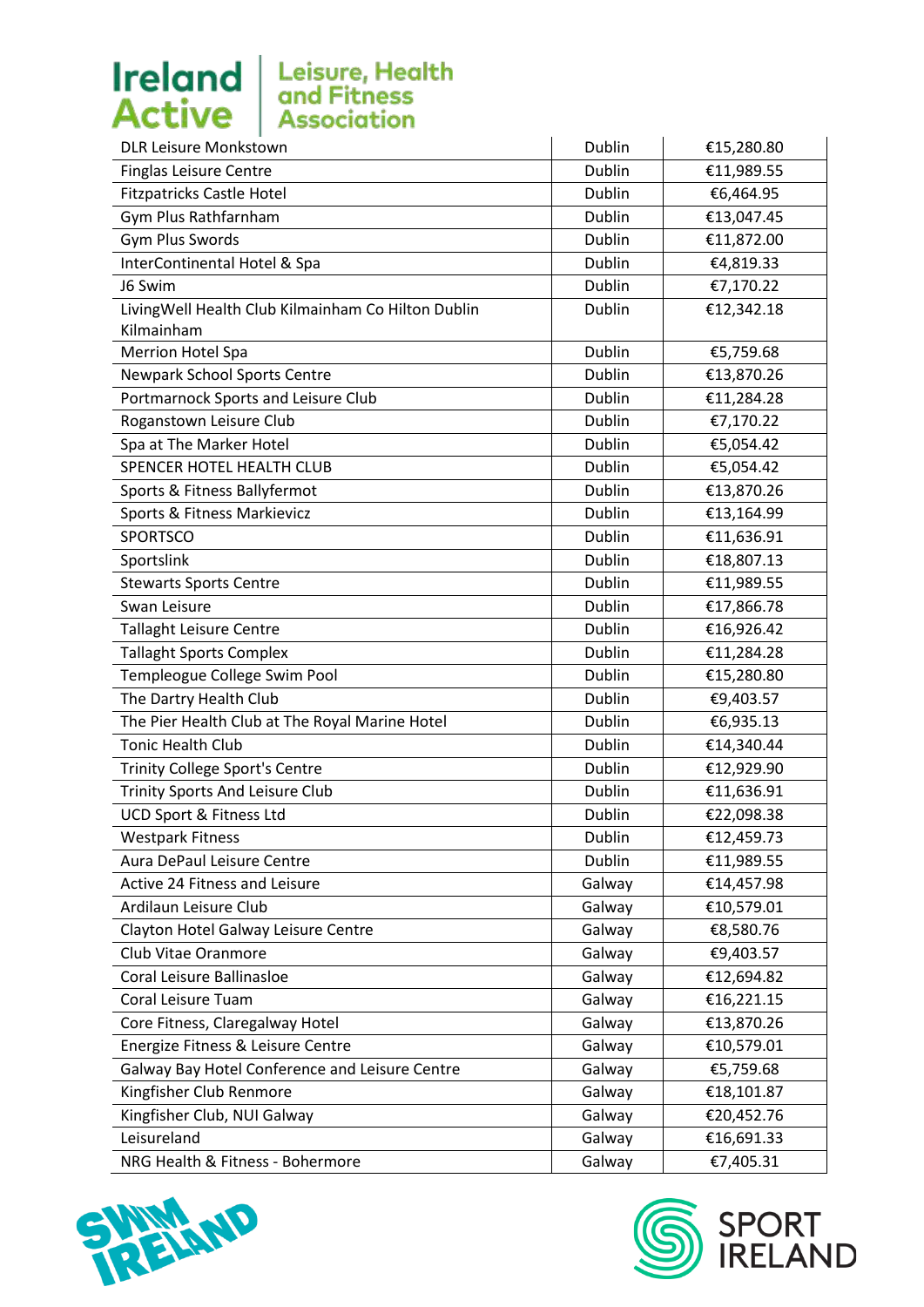| Galway   | €9,286.02  |
|----------|------------|
| Galway   | €10,696.56 |
| Galway   | €4,584.24  |
| Galway   | €12,812.36 |
| Galway   | €9,756.20  |
| Galway   | €6,935.13  |
| Galway   | €10,461.47 |
| Kerry    | €8,580.76  |
| Kerry    | €11,519.37 |
| Kerry    | €9,991.29  |
| Kerry    | €8,933.39  |
| Kerry    | €8,580.76  |
| Kerry    | €6,700.04  |
| Kerry    | €8,815.84  |
| Kerry    | €9,286.02  |
| Kerry    | €12,459.73 |
| Kerry    | €7,875.49  |
| Kerry    | €6,700.04  |
| Kerry    | €9,991.29  |
| Kerry    | €6,464.95  |
| Kerry    | €14,575.53 |
| Kerry    | €8,345.67  |
| Kerry    | €6,700.04  |
| Kerry    | €12,107.09 |
| Kerry    | €6,700.04  |
| Kerry    | €12,459.73 |
| Kerry    | €13,635.17 |
| Kildare  | €18,101.87 |
| Kildare  | €11,636.91 |
| Kildare  | €18,336.96 |
| Kildare  | €18,336.96 |
| Kildare  | €10,696.56 |
| Kildare  | €14,340.44 |
| Kildare  | €16,691.33 |
| Kildare  | €7,522.85  |
| Kildare  | €9,286.02  |
| Kilkenny | €8,580.76  |
| Kilkenny | €7,640.40  |
| Kilkenny | €9,756.20  |
| Kilkenny | €5,994.77  |
| Kilkenny | €9,756.20  |
| Kilkenny | €19,042.22 |
| Laois    | €11,754.46 |
| Laois    | €11,989.55 |
| Laois    | €11,872.00 |
|          |            |



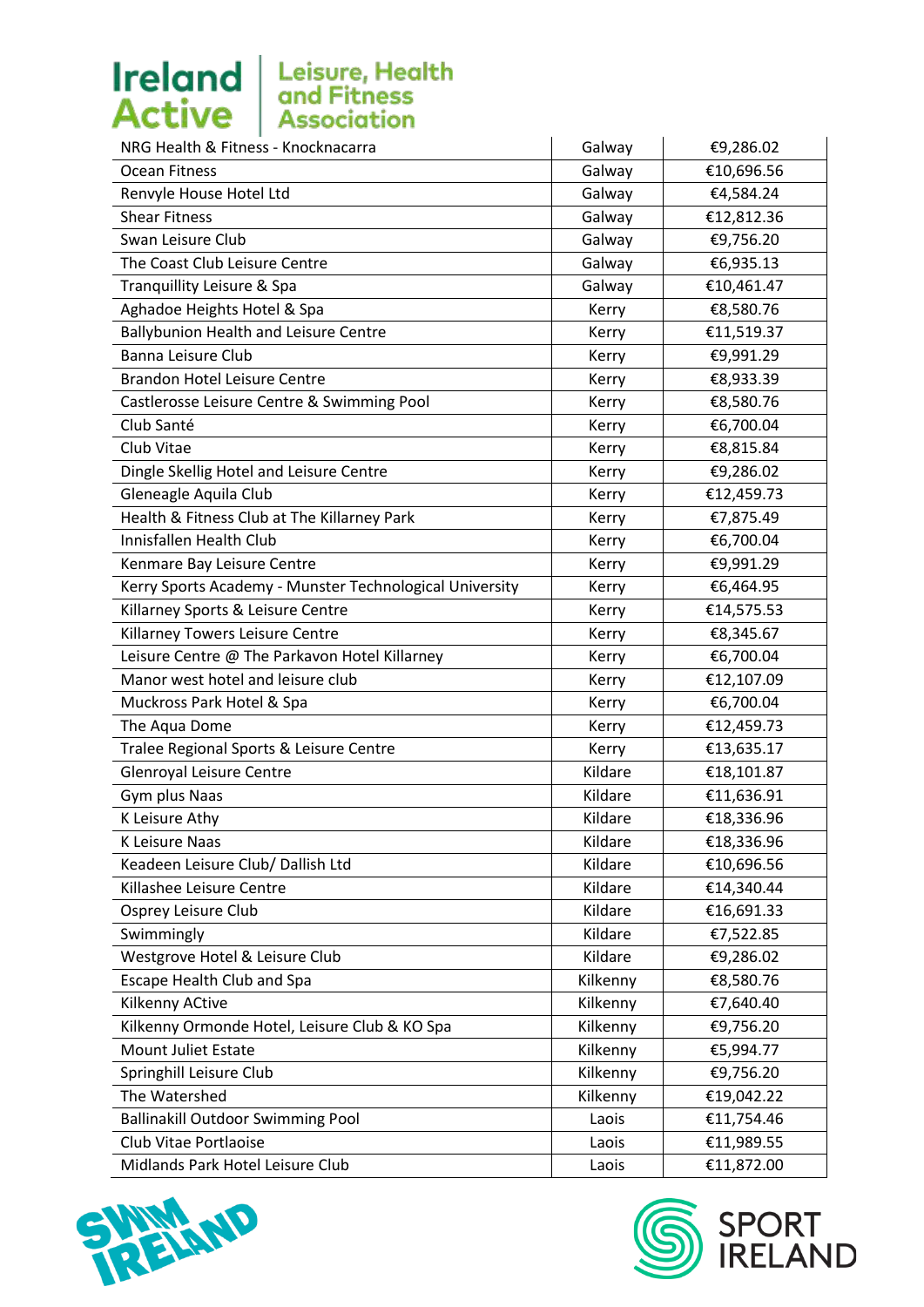| Portarlington Leisure Centre. (T/A) Laois Leisure      | Laois    | €14,105.35 |
|--------------------------------------------------------|----------|------------|
| Portarlington                                          |          |            |
| Portlaoise Leisure Centre T/A Laois leisure Portlaoise | Laois    | €10,343.92 |
| The Heritage Hotel & Health Centre                     | Laois    | €7,405.31  |
| Aura Carrick Leisure Centre                            | Leitrim  | €15,045.71 |
| Askeaton Pool and Leisure                              | Limerick | €14,340.44 |
| Aura Grove Island Leisure Centre                       | Limerick | €14,575.53 |
| <b>Bawnmore Swimming Pool</b>                          | Limerick | €11,049.19 |
| Club Vitae                                             | Limerick | €5,994.77  |
| Club Vitae Maldron hotel Limerick                      | Limerick | €8,815.84  |
| Dunraven Arms Leisure Centre                           | Limerick | €6,464.95  |
| Energize                                               | Limerick | €10,226.38 |
| Greenhills leisure centre                              | Limerick | €8,110.58  |
| Planet Health Club Limerick                            | Limerick | €8,110.58  |
| Radison Blu Hotel & Spa                                | Limerick | €12,812.36 |
| Swim Max Limited                                       | Limerick | €7,170.22  |
| UL Sport Arena                                         | Limerick | €20,922.94 |
| West Limerick Sports Complex CLG                       | Limerick | €10,814.10 |
| Woodlands Hotel Health and Leisure Club                | Limerick | €9,756.20  |
| <b>4Fit Leisure Club</b>                               | Louth    | €9,756.20  |
| Aura Drogheda Leisure Centre                           | Louth    | €15,986.06 |
| Aura Dundalk Leisure Centre                            | Louth    | €15,986.06 |
| Carrickdale Leisure Centre                             | Louth    | €15,398.34 |
| <b>DkIT Sport Leisure Centre</b>                       | Louth    | €7,757.94  |
| Felda Health Fitness & Spa                             | Louth    | €11,166.74 |
| Gym Plus Drogheda                                      | Louth    | €11,401.83 |
| Integral Fitness and Leisure Drogheda                  | Louth    | €11,754.46 |
| Beech health Club & Spa                                | Mayo     | €11,166.74 |
| <b>Breaffy Leisure Club</b>                            | Mayo     | €10,343.92 |
| Broadhaven Bay Hotel Leisure Centre                    | Mayo     | €14,340.44 |
| <b>Charlestown Swimming Pool</b>                       | Mayo     | €6,700.04  |
| <b>Claremorris Leisure Centre</b>                      | Mayo     | €12,107.09 |
| Evolve Health and Fitness Club - McWilliam Park Hotel  | Mayo     | €9,521.11  |
| Great National Hotel Ballina Leisure Centre            | Mayo     | €9,050.93  |
| Kilmovee swimming & Aqua sports Ltd                    | Mayo     | €8,580.76  |
| Leisure Complex at Lough Lannagh                       | Mayo     | €16,926.42 |
| Mount Falcon Leisure & Spa                             | Mayo     | €7,875.49  |
| Mulranny Park Hotel Leisure Centre                     | Mayo     | €9,286.02  |
| Ocean Spirit Leisure                                   | Mayo     | €10,226.38 |
| Spa Salveo, Knockranny House Hotel, Westport, Co. Mayo | Mayo     | €9,286.02  |
| The C Club at The Castlecourt Hotel                    | Mayo     | €10,461.47 |
| <b>Westport Coast Hotel</b>                            | Mayo     | €5,759.68  |
| <b>Westport Leisure Park</b>                           | Mayo     | €15,280.80 |
| Aura Navan Leisure Centre                              | Meath    | €15,045.71 |
| Aura Trim Leisure Centre                               | Meath    | €15,515.89 |



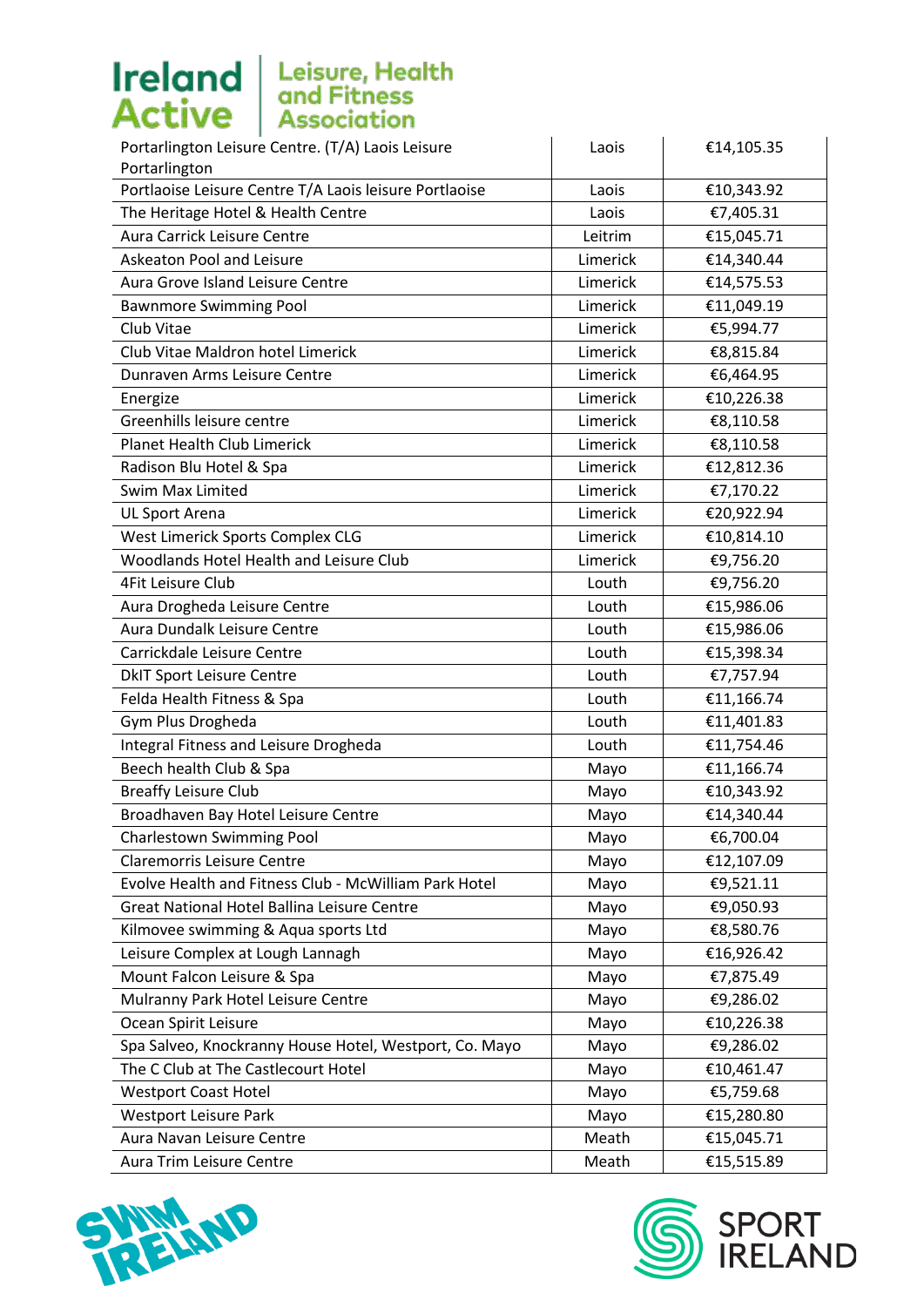

| Clann Life                                        | Meath     | €9,403.57  |
|---------------------------------------------------|-----------|------------|
| Gym Plus Ashbourne                                | Meath     | €11,636.91 |
| Integral Fitness and Leisure Bettystown           | Meath     | €12,224.64 |
| Kells Swimming Pool                               | Meath     | €9,168.48  |
| The Johnstown Estate Leisure Club                 | Meath     | €11,049.19 |
| Coral Leisure Monaghan Ltd                        | Monaghan  | €16,926.42 |
| Four Seasons Hotel & Leisure Club Monaghan        | Monaghan  | €15,045.71 |
| Hillgrove Spa and Fitness                         | Monaghan  | €10,696.56 |
| Aura Tullamore Leisure Centre                     | Offaly    | €15,045.71 |
| <b>Birr Leisure Centre</b>                        | Offaly    | €11,872.00 |
| <b>Clara Swimming Pool</b>                        | Offaly    | €11,166.74 |
| <b>Edenderry Swimming Pool</b>                    | Offaly    | €11,401.83 |
| The Fitness Club @ Tullamore Court Hotel          | Offaly    | €12,342.18 |
| The Springs Leisure Centre                        | Offaly    | €8,110.58  |
| Abbey Health & Fitness                            | Roscommon | €6,817.59  |
| Hodson Bay Hotel Leisure Centre                   | Roscommon | €9,756.20  |
| Roscommon Leisure Centre                          | Roscommon | €14,575.53 |
| The Leisure Centre @ Kilronan Castle Estate & Spa | Roscommon | €6,464.95  |
| Club Vitae, Sligo                                 | Sligo     | €12,459.73 |
| Sligo Park Hotel Leisure Club                     | Sligo     | €15,045.71 |
| Sligo Regional Sports Centre Ltd.                 | Sligo     | €12,459.73 |
| Sligo Southern Hotel & leisure Centre             | Sligo     | €6,700.04  |
| The Fitness Club Sligo                            | Sligo     | €9,756.20  |
| Waterpoint                                        | Sligo     | €11,049.19 |
| Western Health Club Limited T/A Avena Leisure     | Sligo     | €8,815.84  |
| <b>Yeats Country Club</b>                         | Sligo     | €7,875.49  |
| Anner Leisure Centre                              | Tipperary | €7,993.03  |
| Clonmel Park Hotel Leisure Centre                 | Tipperary | €8,580.76  |
| Club Minella                                      | Tipperary | €13,282.54 |
| Kilcoran Lodge Hotel and Leisure Centre           | Tipperary | €5,994.77  |
| Nenagh Leisure Centre                             | Tipperary | €11,872.00 |
| Roscrea Leisure Centre                            | Tipperary | €12,694.82 |
| Sean Kelly Sport Centre                           | Tipperary | €9,756.20  |
| The Lakeside Leisure Centre                       | Tipperary | €11,166.74 |
| <b>Thurles Leisure Centre</b>                     | Tipperary | €10,343.92 |
| <b>Trinity Leisure Club</b>                       | Tipperary | €12,107.09 |
| <b>Ballykisteen Hotel</b>                         | Tipperary | €7,757.94  |
| Clonea Strand Hotel Leisure Centre                | Waterford | €9,521.11  |
| Crystal Leisure Centre                            | Waterford | €13,870.26 |
| Faithlegg Estuary Health Club                     | Waterford | €8,345.67  |
| <b>Goldcoast Leisure Centre</b>                   | Waterford | €8,110.58  |
| Kingfisher Club, Waterford                        | Waterford | €18,807.13 |
| Riverside Health Club @ The Park Hotel            | Waterford | €8,815.84  |
| Spirit Leisure centre                             | Waterford | €10,696.56 |
| Splashworld                                       | Waterford | €13,517.63 |